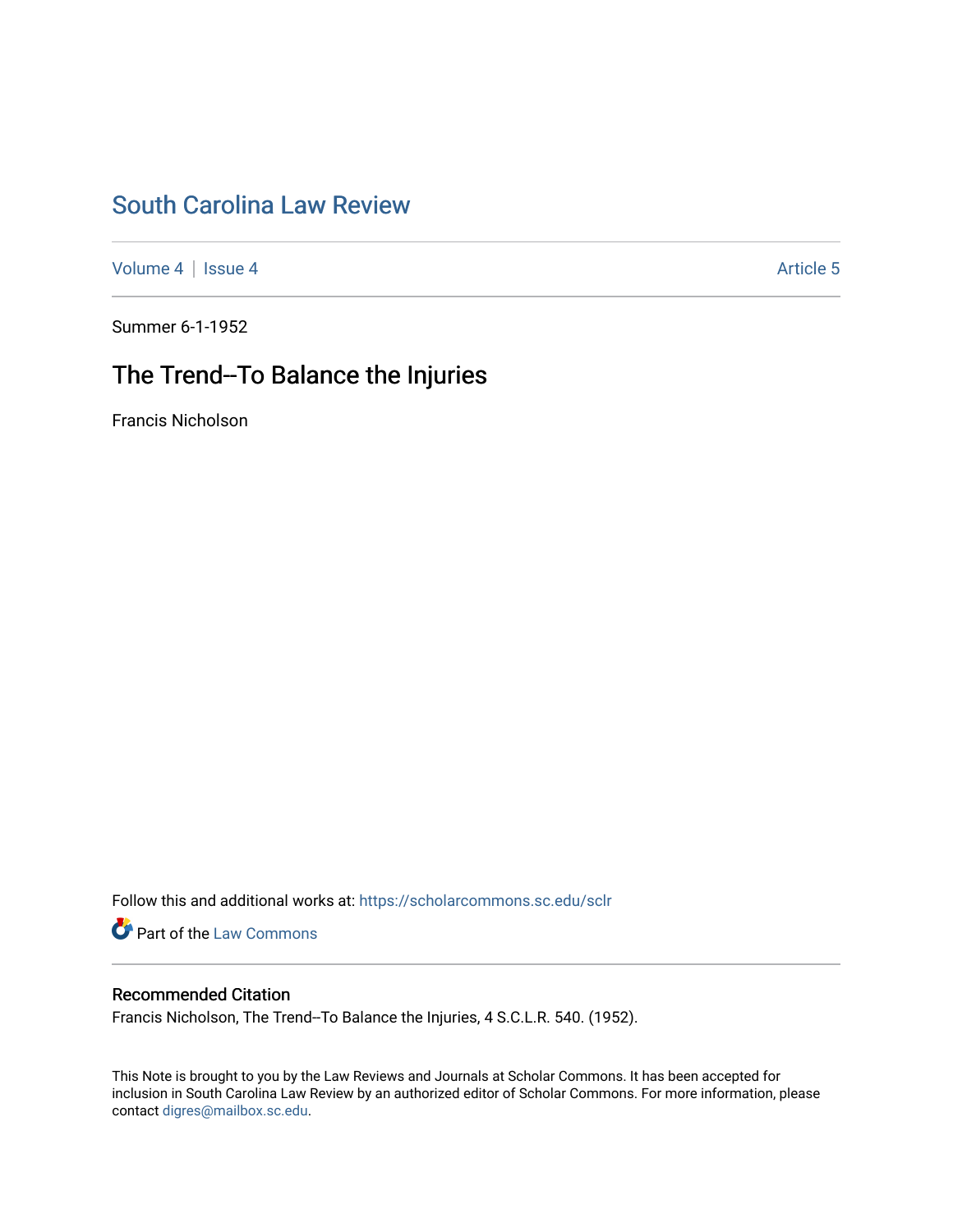# **NOTES**

#### THE TREND-TO BALANCE THE INJURIES

#### INTRODUCTION

To propose that equity should balance the conveniences, in considering the advisability of an injunction to abate a nuisance, seems to instinctively cause many who are only generally familiar with this equitable doctrine to shrink in horror, and answer, no-the court cannot concern itself with conveniences. But to speak of the relative hardship which would result from the issuance or denial of the injunction, or even to suggest a balancing of the equities, causes less consternation.

Whatever be its descriptive terminology,<sup>1</sup> there has developed in equity the principle that the court can and ought to refuse an injunction where to grant it would cause an injury out of all proportion to the injury to the plaintiff by the nuisance which he seeks to enjoin. The equity courts of some jurisdictions deny the existence of their power to balance the conveniences or equities to refuse an injunction on such grounds, while others apply this principle to its fullest extent.

It is beyond the scope of this note to attempt any analytical treatment of the development of the doctrine, other than to show some of the features of, and reasons for, its application. Some indication will be given as to the present status of the doctrine, with especial attention to its status in South Carolina, and its possible application by the South Carolina courts in the future.

The doctrine here under study has been employed in three principal types of cases: suits to enjoin continuing trespasses,<sup>2</sup> stream pollution,<sup>3</sup> and to abate nuisances, both pub-

<sup>1.</sup> The phrase "balance of convenience" has been justly termed a mis-<br>nomer. See RESTATEMENT, TORTS § 941, comment a; MCCLINTOCK, Dis-<br>cretion to Deny Injunction Against Trespass and Nuisance, 12 MINN. L.<br>REV. 565, 569 (192

<sup>2.</sup> McElroy v. Kansas City, 21 Fed. 257 (C. C. W. D. Mo. 1884);<br>Lynch v. Union Institution for Savings, 159 Mass 306, 34 N. E. 364<br>(1893); 5 POMEROY, EQUITY JURISPRUDENCE § 1922 (4th ed. 1919); 31<br>YALE L. J. 330 (1922).<br>3.

Misc. 612, **710 N.** Y. **S.** 121 **(1918),** *aff'd* 184 **App.** Div. **916;** see **JACOB-***SON, Stream Pollution and Special Interests,* 8 Wis. L. REV. 99, **113**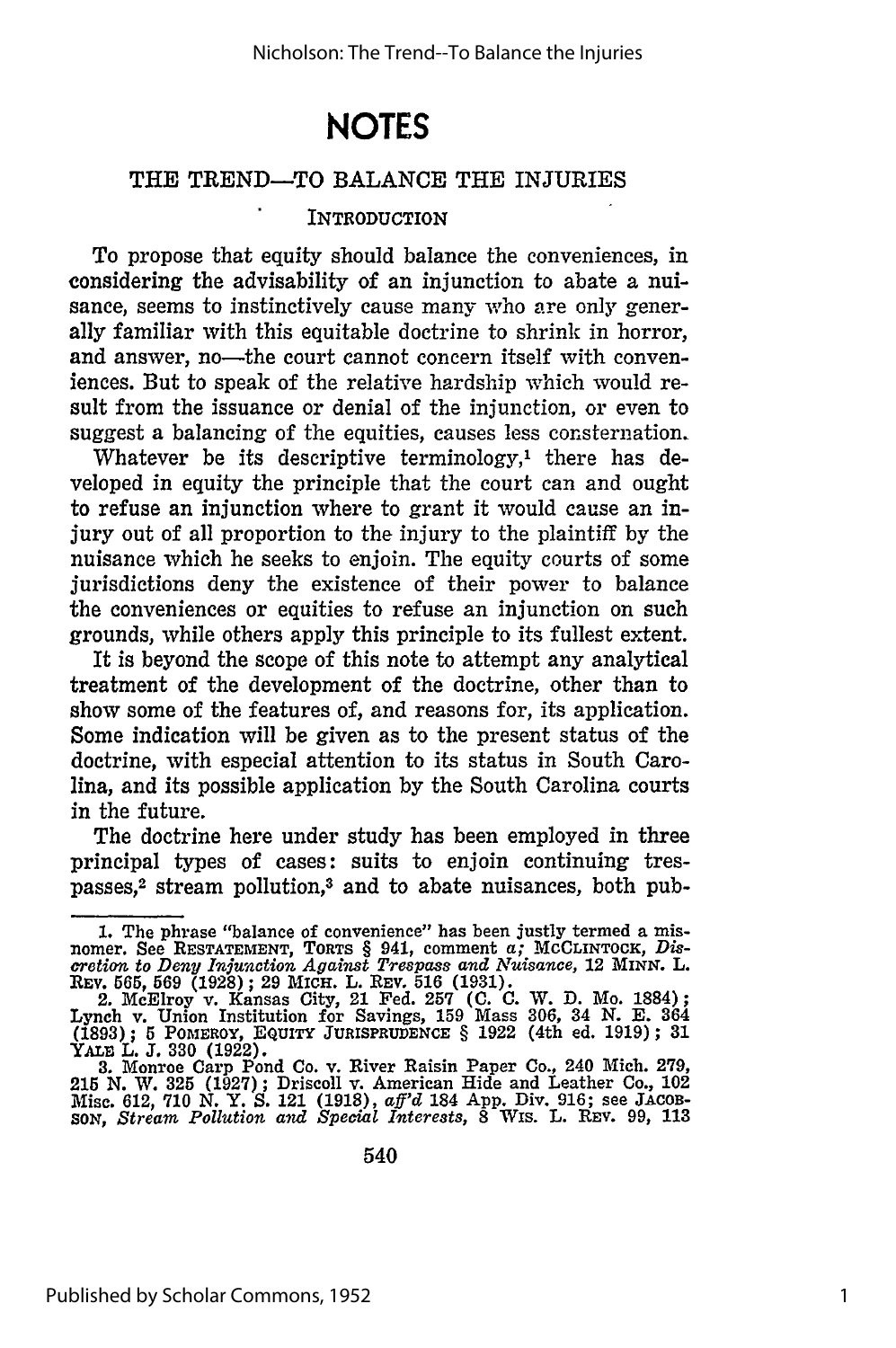lie and private. The approach to the doctrine being substantially the same in all three situations, no distinction will be hereafter made between them, and the nuisance cases (being **by** far the most numerous) will be considered typical.

### WHERE **COURTS MUST** BALANCE

Before approaching the problem in its essential form, several situations should be noted in which the courts do clearly and of necessity balance the injuries. Upon application for preliminary injunctions the courts must consider the possibilities of injury and refuse such relief if the hardship which would result to the defendant from the issuance of such an injunction greatly exceeds the benefit the injunction would bestow upon the complainant or any hardship caused to him **by** the denial of the relief.4 Some such utilization of a comparative injury doctrine has also been made in considering mandatory injunctions, both interlocutory<sup>5</sup> and permanent.6

Further, it is generally recognized that in cases where the nuisance complained of causes no direct injury to the plaintiff-constitutes "no invasion of a clearly defined right of the plaintiff"<sup>7</sup>-but is rather a nuisance only under the particular circumstances present (e.g., noise, vibration, pollution of air), then, in determining the existence of a nuisance, the court should employ some sort of balancing of injury to determine whether the alleged nuisance warrants injunctive relief.<sup>8</sup> In addition to the degree and extent of injury and other circumstantial elements present, the locality in question  $(i.e.,$ whether a predominantly industrial area) is utilized as one of the considerations in determining whether a nuisance actually exists.9 Quite accurately, a commentator on this sub-

**<sup>(1932);</sup>** note, **60 U. Or PA.** L. REv. **665 (1912);** notes, 46 **A.** L. R. **60; 106 A.** L. R. **692, 696.**

<sup>4.</sup> Kennerty v. Etiwan Phosphate Co., **17 S. C.** 411, 417 **(1881);** Ben-ton v. Kernan, **126 N. J. Eq.** 343, **8 A. 2d 719 (1939); 5 PoMERoY,** EQ. **JuR.** § 1944.

**<sup>5.</sup>** Herbert v. Penn. R. R. Co., 43 N. **J. Eq.** 21, **10** A. **872** (1887); CLARK, **EQUITY 276 (1919);** note, **15 A.** L. R. **2d 250.**

**<sup>6.</sup>** Forest Land Co. v. Black, **216 S. C. 255, 266, 57 S. E. 2d** 754 **(1950).**

**<sup>7. 5</sup> PomEROY,** *op. cit. supra* note 4, at 4414.

**<sup>8.</sup>** Parker v. Winnipisiogie Lake Cotton **&** Woolen Co., 2 Black 545 **(U. S. 1863);** Demarest v. Hardham, 34 **N. J. Eq.** 469 **(1881).**

<sup>9.</sup> Gilbert v. Showerman, 23 Mich. 448 (1871); Riedeman v. Mt.<br>Morris Electric Light Co., 56 App. Div. 23, 67 N. Y. S. 391 (1900); see<br>notes, 31 L. R. A. (N. S.) 894; 61 A. L. R. 931.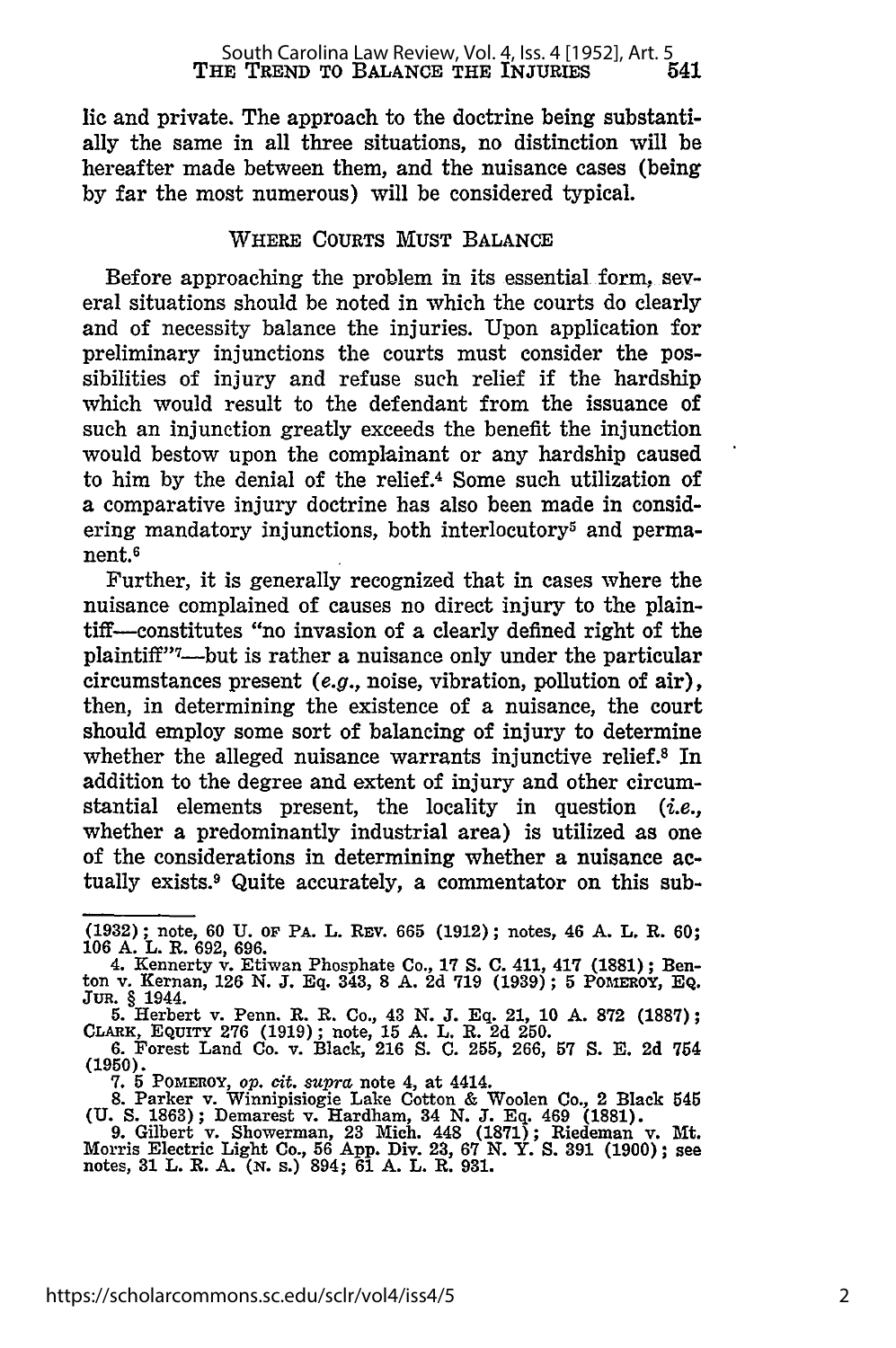ject has noted that when applied for this purpose, the doctrine of balancing injuries has seldom been mentioned **by** name,<sup>10</sup> for the courts have unconsciously applied the principle in properly considering the purported nuisance in the light of the relevant circumstances. The result of the court's finding that no nuisance exists is, of course, a bar to any relief, both injunctive and at law.

It should also be noted that where the defendant's conduct has been malicious and not innocent the courts have properly rejected his invocation of the comparative injury doctrine.'

#### WHERE CONFLICT **ENTERS**

The essential problem, in regard to balancing the injuries, arises when the court, having determined the existence of a nuisance, is confronted with the realization that the issuance of an injunction would bring about a harsh and undersirable result. Is the court justified in refusing injunctive relief and remitting the plaintiff to an action at law for damages because of the gross nature of the resultant injury to the defendant, and perhaps thereby to the public?

The cases considering this question result, as has been noted, in a decided split among the courts,<sup>12</sup> and even among the text-writers and other authorities there is difference of opinion as to what is the prevailing view.<sup>12</sup> To further complicate the matter, there is variance among decisions within single jurisdictions.<sup>14</sup>

Barker v. Mintz, **73 Colo. 262, 215** P. 534 **(1923).** 12. It would be impractical to attempt any listing of cases employing the doctrine and those rejecting it. See note, **61 A.** L. R. 924; **28** AM. **JUR.**

**<sup>10.</sup>** Note, 25 VA. L. **REv.** 465, 471 **(1939).** This writer criticized the use of the doctrine in determining the existence of a nuisance "as the rankest discrimination against small property owners". It is of significance, however, that Mr. Pomeroy, who otherwise strongly objects to the doctrine, spoke of its application in this sort of case as "an essential factor in the decision whether any nuisance exists or not". Note **7,** *supra.*

**<sup>11.</sup>** Kershishian v. Johnson, 210 Mass. **135, 96 N. E. 56 (1911);** Stowers v. Gilbert, 156 N. Y. 600, 51 N. E. 282 (1898). This consideration has, of course, appeared in the cases dealing with continued trespasses, as a nuisance rarely involves the element of wilfullness. But  $cf$ .

<sup>250; 43</sup> C. J. S. 465; Comment, 37 YALE L. J. 96, n. 3 on p. 97 (1927)<br>13. The earlier authorities considered the weight to be opposed to<br>balancing. 5 POMEROY, EQ. JUR. § 1944 at 4416; CLARK, EQUITY 279 note, 61 A. L. R. 927. But more recent commentaries present some doubt as to that position today. 31 TEX. Jun. 448, quoted in Storey v. Central **Hide** and Rendering Co., 148 Tex. **509, 226 S.** W. **2d 615, 619 (1950)** as follows: "Some decisions ignore the balance of injury doctrine **. . .** But these cases do not represent ihe weight of authority".

<sup>14.</sup> See Comment, **37** YALE L. **J. 96,** n. 4 on **p. 97 (1927).**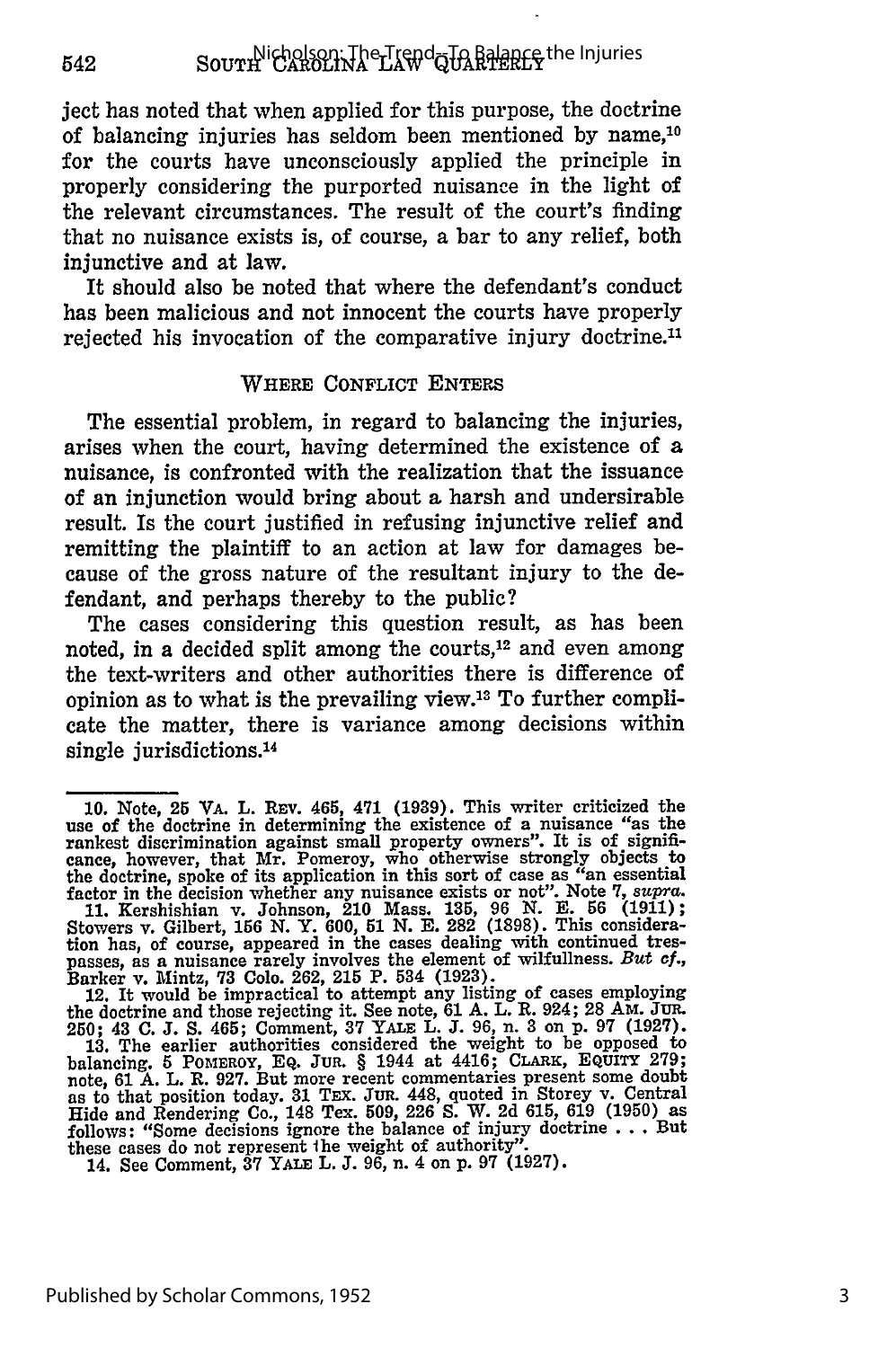The theoretical crux of the conflict lies in the more basic problem of whether an injunction is a matter of right or of. grace. The weight of authority has been attributed to the view that where there exists a nuisance causing substantial and irreparable injury for which there is no adequate remedy at law, then the injured party is entitled, as a matter of right, to injunctive relief.15 On the other hand, it has been repeatedly held that an application for an injunction appeals to the conscience of the court, and that the right to such relief is not absolute.16 It is submitted, however, that this theoretical problem is of no practical importance in approaching the realities of nuisance cases, for the courts seem to adopt the cloak of the chameleon, saying, when they wish to balance the injuries, that an injunction is a matter of grace, and holding, when they wish to refute any application of the doctrine, that this grace becomes a matter of right when it is clear that the law can give no relief.<sup>17</sup>

#### FACTORS To BE **CONSIDERED**

Any attempt to make an analytical survey of the cases professing to balance the injuries results in almost hopeless, but justifiable, confusion. The reason for this inability to group or reconcile the cases is apparent. While the fundamental issues are the same, the many varying factors involved necessitate the consideration, in each decision, of its complete factual background.

The disproportion between the respective injuries is, of course, the determinative factor in each of the cases where the court has undertaken to balance the injuries. Other factors, such as amount of the injury, laches, attempted extortion,

**<sup>15.</sup>** American Smelting **&** Ref. Co. v. Godfrey, **158** Fed. 225 (8th Cir. **1907);** Sullivan v. Jones **&** Laughlin Steel Co., **208** Pa. 540, **57 A. 1065** (1904); see note, **61 A.** L. R. **927.**

**<sup>16.</sup>** Arizona Copper Co. v. Gillespie, **230 U. S.** 46 **(1913);** Mountain Copper Co. v. **U. S.,** 142 Fed. **625** (9th **Cir. 1906);** Elliott Nursery Co. v. Duquesne Light Co., 281 Pa. **166, 126 A.** 345 (1924).

<sup>17.</sup> See MCCLINTOCK, 12 MINN. L. REV. 565 (1928); 23 MICH. L. REV. 406 (1925). This proposition is aptly illustrated by the experience of the Pennsylvania courts, who first broadly affirmed equity's discretion to grant or deny injunctions-Richard's Appeal, **57** Pa. **105, 98** Am. Dec. 202 **(1868);** Huckenstine's Appeal, **70** Pa. **102, 10** Am. Rep. **669 (1871),** then changed their attitude and declared that an injunction was a matter nch changed until attack and active and uniform and the distribution was a matter.<br>
We set also a set of right with the set of the set of the set of the set of the set of the set of the set of<br>
their original position—Elli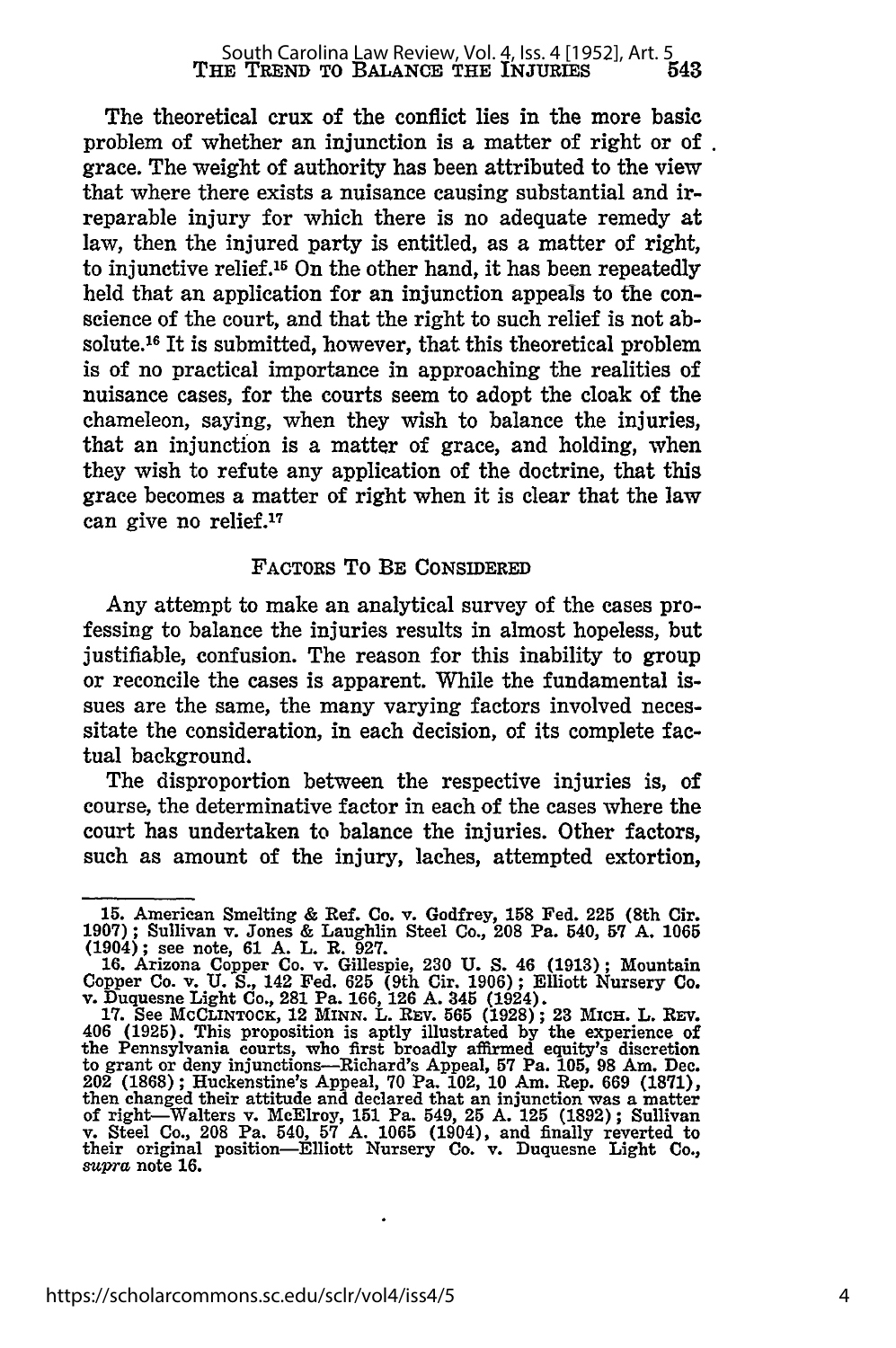effect of an injunction on the defendant, and effect on the public, may be present in varying degrees and are often inextricably mixed.

Technically, a distinction must be made between applying the doctrine of comparative injury to cases of material and substantial injury to the plaintiff, and those involving slight or trifling injury'8 (meaning inherently slight or trifling and not comparatively so).19 An injunction is normally refused where the injury to the plaintiff is slight, not by a comparison of injuries, but on the theory that equity will not redress a technical, as distinguished from a material, wrong, where the relief sought is oppressive.20 Nevertheless, the cases speak of a comparison of injuries, though the injury to the plaintiff could be classed as slight, $2<sup>1</sup>$  and thus the extent of injury remains a factor to be considered.

Any element of laches on the part of the plaintiff or acquiescence by him in the defendant's conduct has been given consideration by the courts, $22$  such element tending to afford more reason to balance the injuries in the defendant's favor. While the fact that the plaintiff "came to the nuisance" will not necessarily defeat his right to relief, yet if there has been any indication that the plaintiff bought his land with the purpose of compelling the defendant to purchase it at an exorbitant price, the courts have refused injunctive relief.<sup>23</sup>

Although it has been stated that, by the weight of authority, convenience to the general public affords no basis for the application of the doctrine of balancing the injuries,<sup>24</sup> that position is open to question today (as will be pointed out in the discussion of recent cases). The effect on the public, particularly on employees of the defendant and the inhabitants of the region in which the offending plant is situated, has been

- **(1913);** Behrens v. Richards, 2 **Ch.** 614 **(1905);** see note, **61 A.** L. R. **931.**
- 20. Bentley v. Empire Portland Cement Co., 48 Misc. 457, 96 **N.** Y. **S. 831 (1905)** ; McCann v. Chasm Power Co., 211 **N.** Y. **301, 105 N. E.** 416 (1914).

**<sup>18.</sup> See note, 31 L. R. A. (N. s.) 881; 20 MICH. L. REV. 799, 801 (1922) 19.** Whalen v. Union Bag and Paper Co., **208 N.** Y. **1, 101 N. E. 805**

<sup>21.</sup> Mountain Copper Co. v. **U. S.,** 142 Fed. 625 (9th Cir. 1906); Mac-Donald v. Perry, **32 Ariz. 39, 255** P. 494 **(1927).**

<sup>22.</sup> McCleery v. Highland Boy Gold Min. Co., 140 Fed. **951 (C. C. D.** Utah 1904) **;** Herr v. Central Kentucky Lunatic Asylum, **110 Ky. 282, 61 S.** W. **283 (1901). 23.** Edwards v. Allouez Mining Co., **38** Mich. 46 **(1878);** Smith v.

Staso Milling Co., 18 Fed. 2d 736 (2nd Cir. 1927).<br>24. See note, 61 A. L. R. 933, citing as authority State ex rel. Lyon<br>v. Columbia Water Power Co., 82 S. C. 181, 63 S. E. 884 (1909).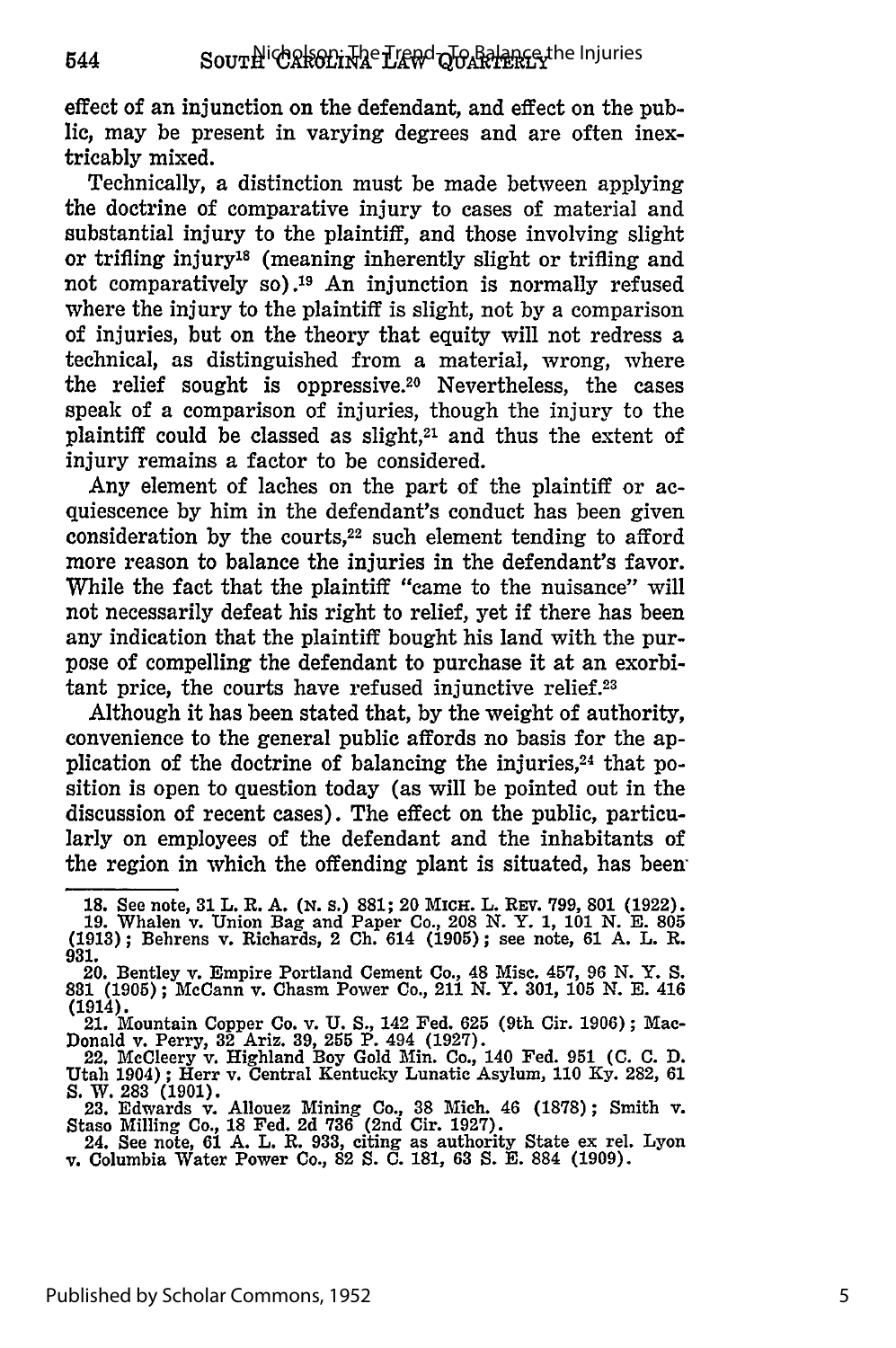stressed,25 and it appears that generally the public interest or the necessity of the defendant's enterprise to the public will be considered.<sup>26</sup>

The result of the- consideration of these various elements is that no particular nuisance case wherein the doctrine of comparative injury was considered applicable can be said to be a precedent for another, and slightly different, case. Thus, the reason for confusion is evident. It has been said that many cases professing to balance the injuries can be explained on the ground of laches or bad faith on the part of the plaintiff, or on the ground of some other equitable feature present.27 This is quite true, but not in the sense that the courts were in any way mistaken in balancing the injuries after uncovering the equitable feature. Rather, the equitable feature present "opened the door", so to speak, for balancing, and provided the basis for reaching the proper result.28

#### THE MODERN VIEW

The above-stated propositions are well supported **by** the more recent cases invoking the comparative injury doctrine. In *Harrisonville v. Dickey Clay Mfg. Co.,* the **U. S.** Supreme Court delivered a direct decision on a situation involving public interest, and commented on the situation where only private interests are concerned. Speaking for the Court, Justice Brandeis wrote:

**S. .** an injunction is not a remedy which issues as a matter of course. Where substantial redress can be afforded **by** the payment of money and issuance of the injunction would subject the defendant to grossly disproportionate hardship, equitable relief may be denied although the nuisance is indisputable. *This is true even if the conflict is between interests which are primarily private.* ... Where an important public interest would

<sup>25.</sup> McCarthy v. Bunker Hill Mining Co., 147 Fed. 981 (C. C. D. Idaho<br>1906), *aff'd* 164 Fed. 927 (9th Cir. 1908); Bliss v. Anaconda Copper Co.<br>167 Fed. 342 (C. C. D. Mont. 1909), *aff'd* 186 Fed. 789 (9th Cir. 1911)<br>26. Ha Schwarzenbach v. Oneonta Light and Power Co., 144 App. Div. 884, 128<br>N. Y. S. 384 (1911); see 43 C. J. S. 465.<br>27. See 9 Conn. L. Q. 63, 65 (1923).<br>28. See Hughes v. Jones, ...... Tex. ......, 94 S. W. 2d 534, 536 (1936).<br>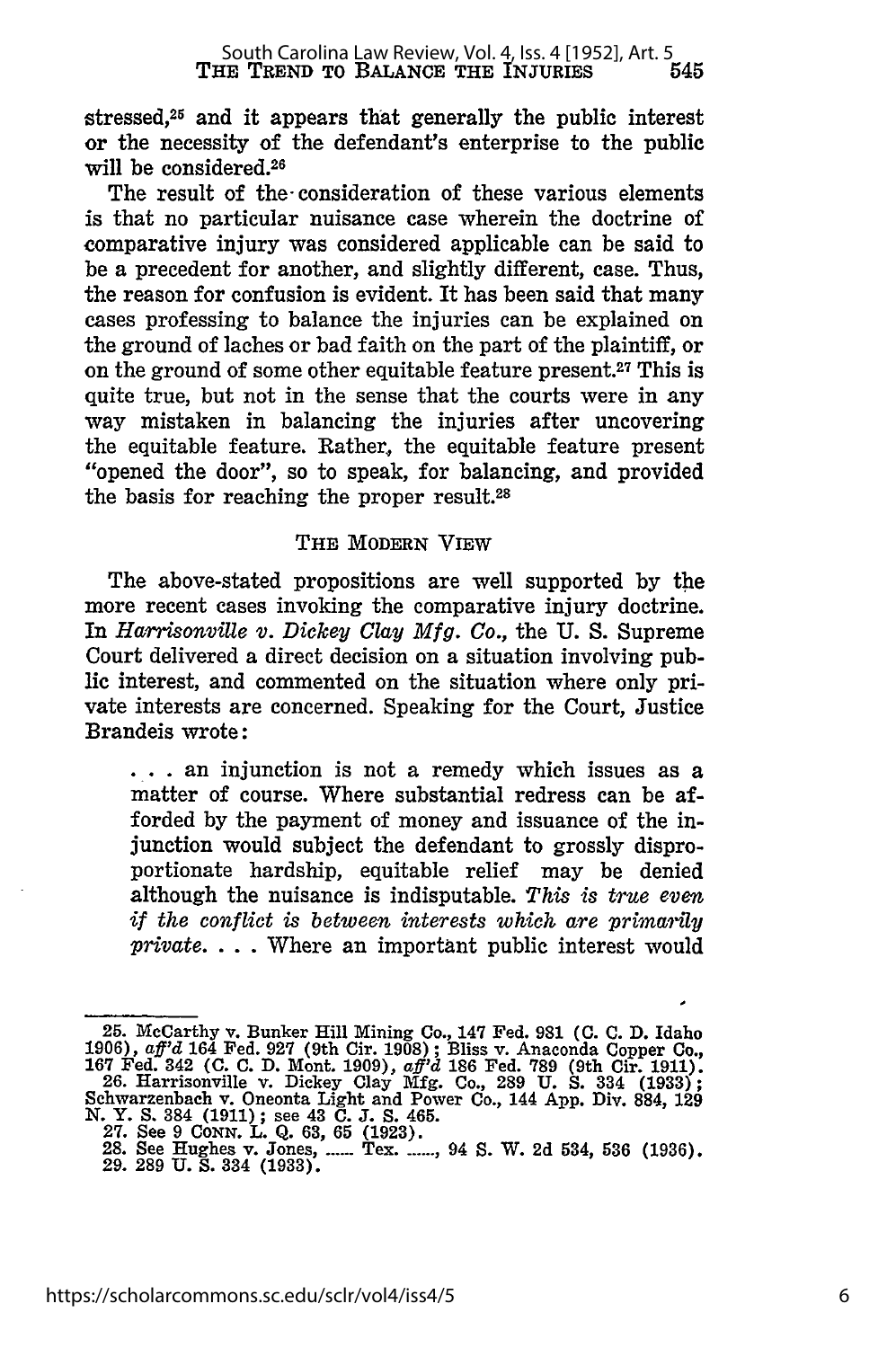be prejudiced, the reasons for denying the injunction may be compelling.<sup>30</sup>

In this case, the lower court's decree of injunction against the defendant city's sewer was *reversed,* it appearing that the injunction would cause an expenditure to the defendant of some **\$30,000,** whereas the property damage to the plaintiff's farm was only about **\$100** a year.

A more recent New York case involved a situation where purely private interests were concerned. In an action to enjoin the operation of bowling alleys as a nuisance, injunction was denied, the court saying:

**• . .** injunction does not necessarily follow in all cases where a nuisance exists. The equities of the parties must be considered, and when the business complained of is lawful... the primary question is one of relative rights.<sup>31</sup>

Here, the injury to the plaintiff being comparatively slight, the court, in the final analysis, held that no nuisance existed.

The foregoing two cases present the two extremes-injury to a direct public concern, and injury solely to private interests. A **1950** Texas decision, *Storey v. Central Hide & Refining Co.*<sup>32</sup> deals with the more normal situation—a disproportionate direct injury to the defendant and indirect injury to the public. In this case, the facts alleged by the plaintiff as showing defendant's rendering plant to constitute a nuisance were, *by determination of a jury,* found in the plaintiff's favor. Nevertheless, the court rejected the plaintiff's argument that he was thus entitled to an injunction, which he had obtained, as a matter or right, saying that there should have been a balancing of the equities to determine if an injunction should have been granted. The evidence offered by the defendant, but rejected by the trial court, showed that the plant was in an industrial area, that the offenses complained of (odor and attraction of flies) were of intermittent occurrence, and that there was some element of acquiescence by the plaintiffs. Further, that while the defendant could move its plant for some \$30,000, the practical effect of the injunction would be to put defendant out of business, that the defendant was employing the best known scientific prac-

546

<sup>30.</sup> *Id.* at 338. (Emphasis supplied). **31.** Canfield v. Quayle, 170 Misc. 621, 10 N. Y. S. 2d 781, 793 (1939).

**<sup>32.</sup>** 148 Tex. 509, 226 S. W. 2d 615 (1950).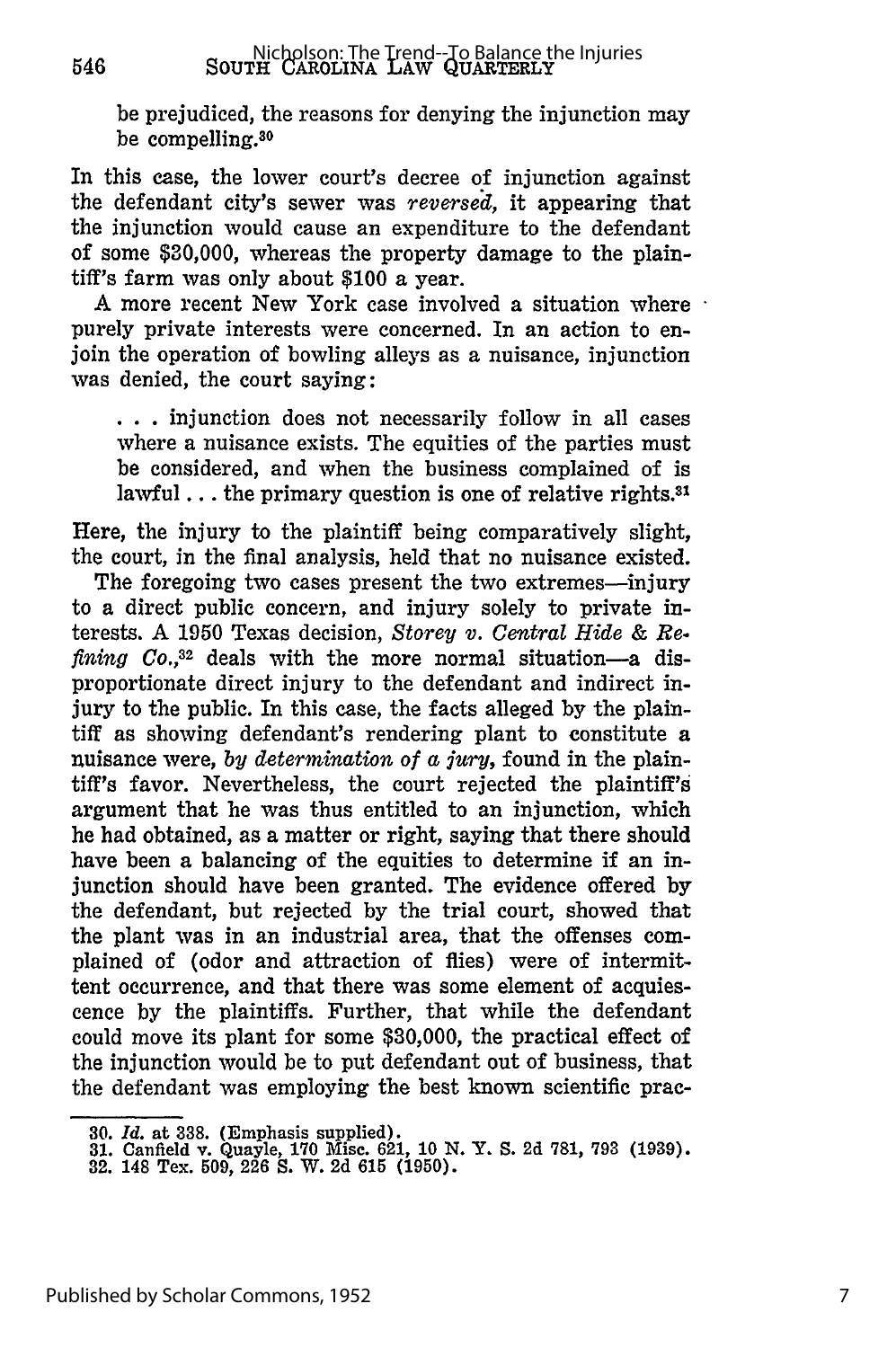tices to keep down odor and flies, and that the plant served the needs of about **75,000** people in the community.

Again, in *Haack v. Lindsay Light and Chemical Co.,33* the existence of a nuisance was established by the verdict of a jury, but again the court rejected the complainant's argument that an injunction should follow as a matter of course, saying:

That any injunction should be entered as a matter of course, runs counter to the fundamental principles of equity, since it is the first duty of all courts of equity to consider the equities of any case before them. <sup>34</sup>

Other recent decisions continue in the same vein: effort to enjoin construction of an airport, denied;<sup>35</sup> to abate a nuisance arising from operation of sewer of a public school, also denied.<sup>36</sup>

But this is not to suggest that the variance of opinion earlier referred to no longer exists. The courts of New Jersey adhere to their refusal to consider the doctrine of balance of injuries,<sup>37</sup> and among others, Minnesota<sup>38</sup> and West Virginia. <sup>9</sup>

The foregoing treatment of the more recent decisions cannot, of course, be considered exhaustive; but it is submitted that there is an apparent trend to balance the injuries, 40 evidenced **by** the American Law Institute's adoption of the view that relative hardship is a factor to be considered in such cases. 41 And the cases discussed indicate an increasing adherence to several theories: to deny the existence of a nuisance where the injury to the plaintiff is slight and defendant has taken all measures possible to prevent such injury **;42** to seize on any equitable feature present, such as laches or acquies-

**<sup>33. 393</sup> Ill. 367, 66 N. E. 2d 391** (1946). 34. *Id.* at **392.**

**<sup>35.</sup>** Antonik v. Chamberlain, **81** Ohio App. 465, **78 N. E. 2d 752** (1947).

**<sup>36.</sup>** Johnson v. Independent School Dist. No. **I, 239** Mo. **App.** 749, **199 S.** W. **2d** 421 (1947). **37.** Benton v. Kernan, **127 N. J. Eq.** 434, **13 A. 2d 825** (1940); Sexton

v. Public Service Coordinated Transport, **5 N. J.** Super. 555, **68 A. 2d** 648 (1949).<br>
88. Herrmann v. Larson, 214 Minn. 46, 7 N. W. 2d 330 (1943).<br>
39. Ritz v. Woman's Club, 114 W. Va. 675, 173 S. E. 564 (1934).<br>
40. See 22 ILL. L. REV. 775 (1928).<br>
41. RESTATEMENT, TORTS (1939) § 941.<br>
42. No

**<sup>130</sup>** Conn. 485, **35 A.** 2d 845 (1944) ; Wojnar v. Yale & Towne **Mfg.** Co., 348 Pa. 595, **36** A. 2d **321** (1944).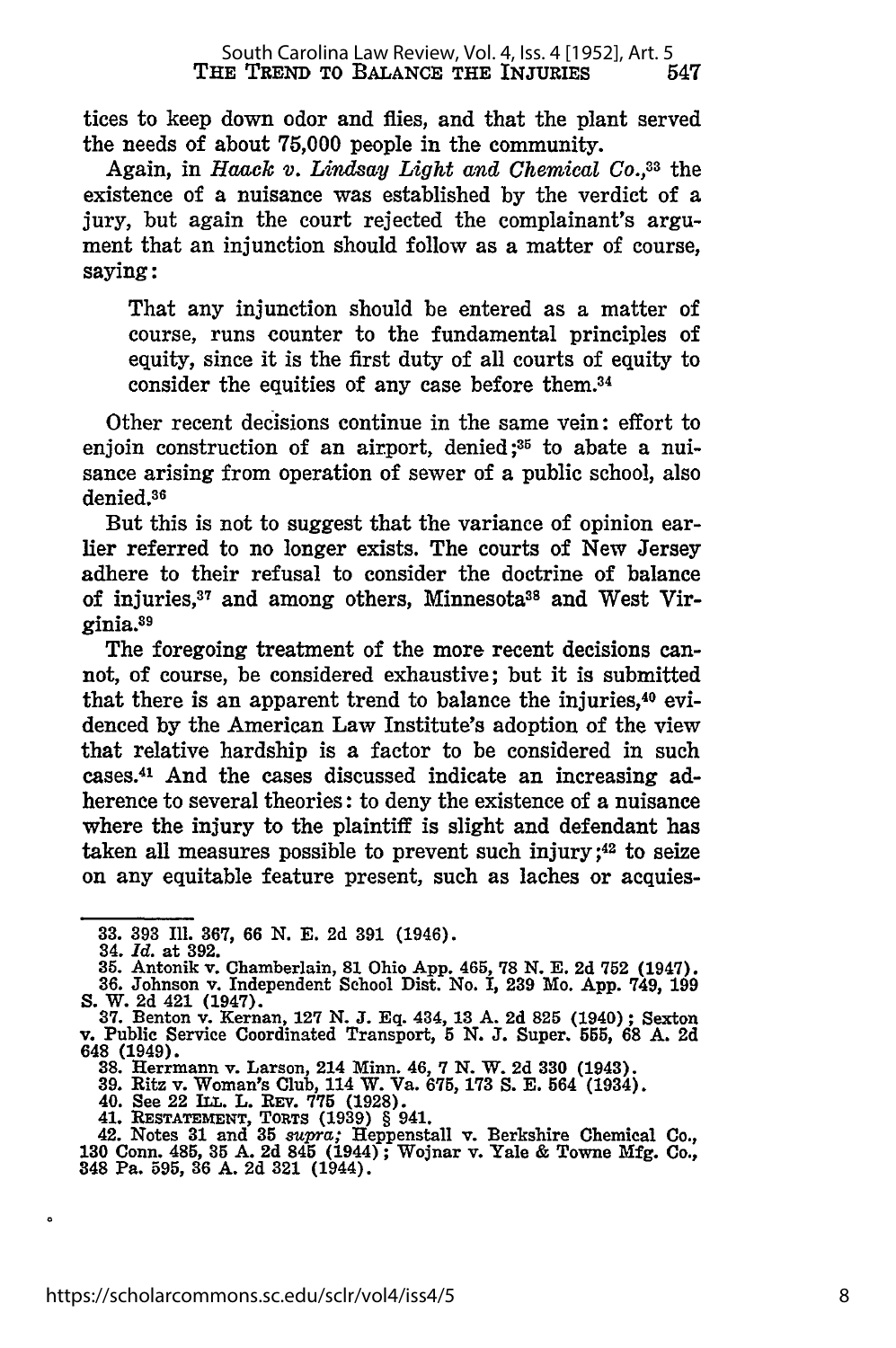cence by the plaintiff, as a basis for balancing the injuries;<sup>43</sup> and a growing recognition of a social ingredient in the composition of property rights.<sup>44</sup>

#### **SOUTH** CAROLINA'S **REFUSAL TO BALANCE**

The attitude of the South Carolina Supreme Court toward the comparative injury doctrine is aptly illustrated by a terse comment in the 1948 decision of *Davis v. Palmetto Quarries Co.<sup>4</sup> <sup>5</sup>*There, in an action to abate a nuisance consisting of vibration of earth, throwing of dirt on plaintiff's land, dust and noise, the lower court had stricken from the defendant's answer the following:

Defendant has by reason thereof for years past and at the present time has a large investment in said property in order that it may carry on a lawful and productive industry which is not only beneficial to the defendant but to the community in which it is located.

In affirming on this point, the court said:

The court was influenced to strike the quoted allegations because of their apparent purpose to raise the  $ir$ *relevant question of balance of convenience and advantage,* and we agree. <sup>46</sup>

The foundation for this attitude was laid early<sup>47</sup> and rigidly adhered to. The noted case of *State v. Columbia Water Power Co.,48* affords some indication of a reluctance to balance the injuries, although it cannot be said that the question was there squarely presented to the court. In this petition in the original jurisdiction of the Supreme Court, the complainant sought to restrain the defendants (including the city of Columbia) from building a bridge across the Columbia Canal, thereby obstructing a navigable water of the state. In holding that the State was entitled to an injunction, as the obstruction of the canal would be a permanent nuisance, continued

548

**<sup>43.</sup> Notes 28 and 32** *supra.*

**<sup>44.</sup>** Note **35** *supra.* **45. 212 S. C. 496, 48 S. E. 2d 329 (1948).**

**<sup>46.</sup>** *Id.* **at 500, 48 S. E. 2d at 331. (Emphasis supplied).**

**<sup>47. &</sup>quot;The power of this court can rarely be exercised with more salu-tary effect than in protecting the rights of the humble citizen against the strong arm of a powerful corporation".-Bird v. W. & M. Ry., 8 Rich. Eq. 46, 55 (S. C. 1855). 48. 82 S. C. 181, 63 S. E. 884 (1908).**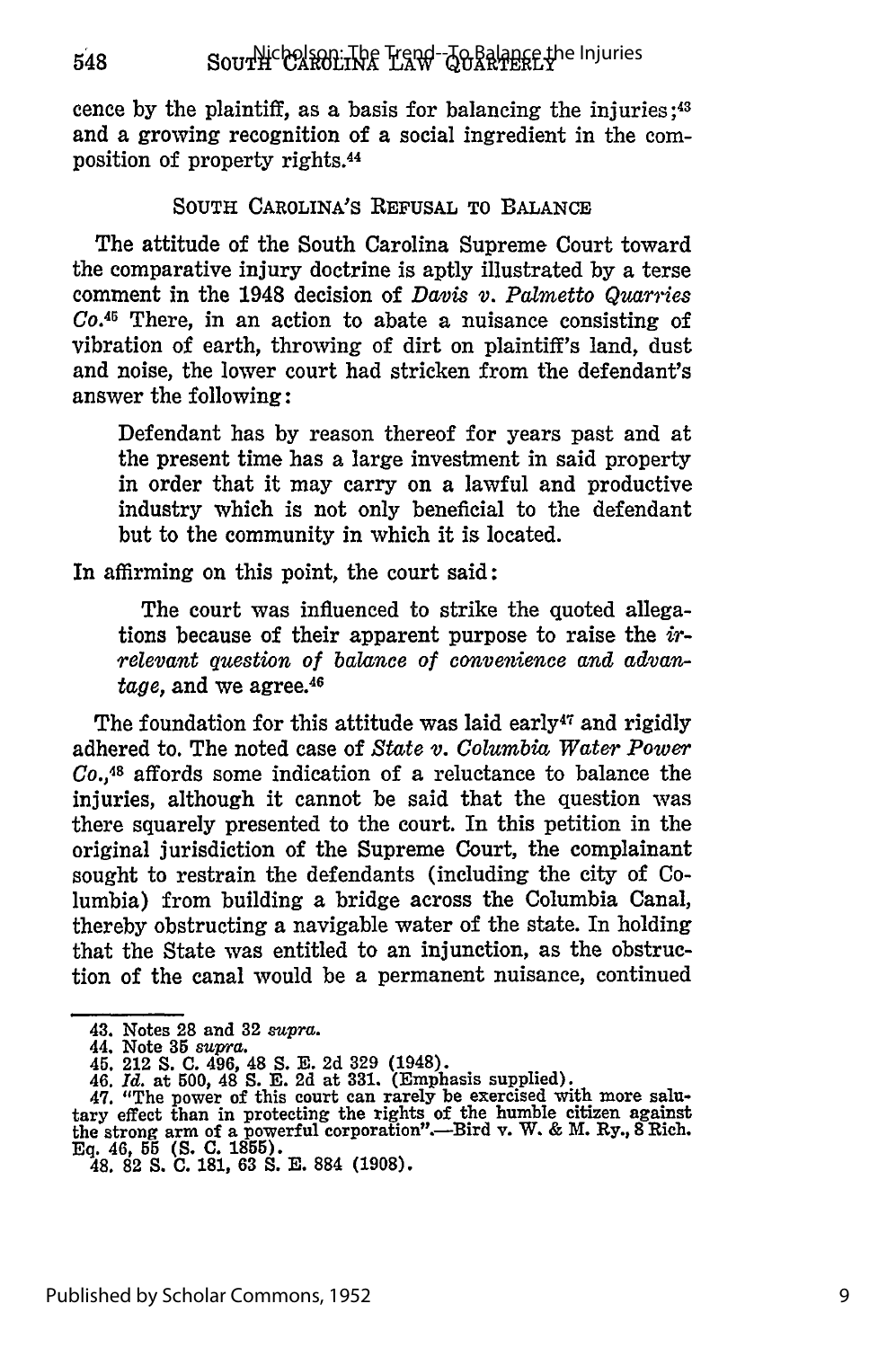injury to a property right, and an interference with the valuable right of free navigation, the court said:

The right of the State and the proposed violation by the defendants of that right being perfectly clear, the court cannot refuse to enforce the State's right by enjoining the defendants' proposed obstruction on the ground that the right of navigation of the Columbia Canal *may be of small value in comparison* with the great value to the city of Columbia of the obstruction it proposes to erect. The court's discretion is not broad enough to permit it to refuse to protect either private or public property or rights, because the invasion of such property or the violation of such right would be of benefit to an individual or to a portion of the public.<sup>49</sup>

However, recognizing some duty "to protect, as far as possible, the welfare and health of the city of Columbia", the court found it necessary to delay final order until a master could determine whether an immediate injunction would so seriously interfere with the city's water supply as to endanger the health of its citizens, and if so, what length of time should be allowed the city to provide another method of securing water.50

Two factors apparently weaken this decision as authority for the proposition that South Carolina has refused to balance the injuries. First, it did not definitely appear that the proposed obstruction to be built by the defendants was the only feasible way of securing water. With this in mind, and considering the possibilities of harm to the residents of the city, the court refused to immediately enjoin the defendants. Secondly, the principal thesis of the court in considering the proposed bridge to be objectionable was the obstruction of a navigable water. Thus, it was public interest on the part of the State, against a still-contingent public concern of the citizens in their water supply. This is not the usual situation where an application of the comparative injury doctrine is proposed.

<sup>49.</sup> *Id.* at 194, 63 *S.* **E.** at 890. (Emphasis supplied).

<sup>50.</sup> *Id.* at 195, 63 **S. E.** at 890. Permanent injunction was decreed in **85 S. C.** 113, **68** *S.* **E.** 1118 (1909). For interesting further development in the case, see 90 **S. C.** 568, 74 **S.** E. 26 (1911).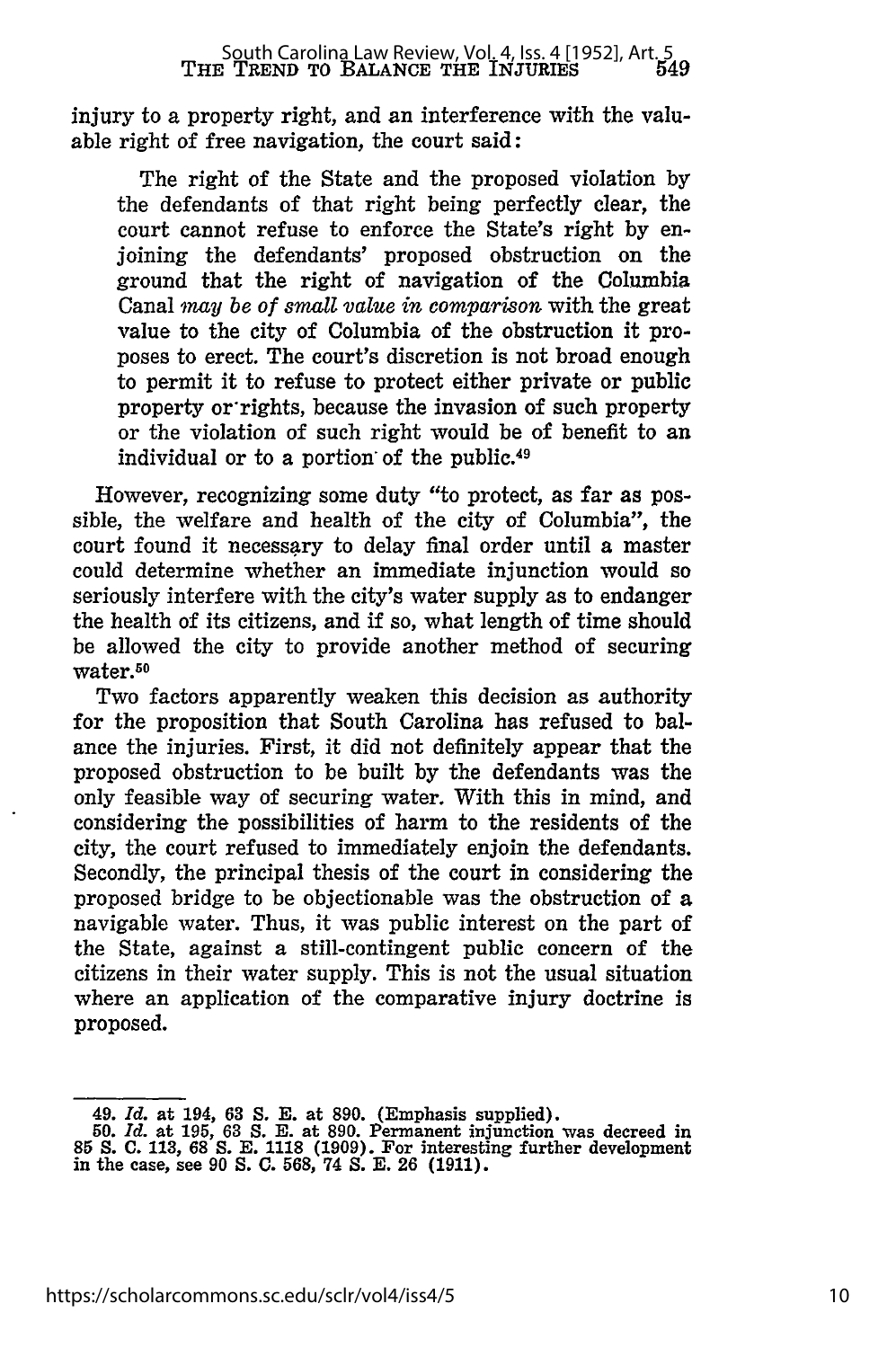A few years later, in *Williams v. Haile Gold Mining Co.,51* the proposition was again presented, in a more direct manner. Here, by verdict of a jury, the acts of the defendant were held to constitute a nuisance, and it was proved that the refuse matter from defendant's mills had so destroyed the vegetation on plaintiff's land that no cultivation of the lands so affected had been possible for nearly ten years. In affirming the grant of an injunction, the court first stated that "when the existence of a nuisance has been established by the verdict of a jury, the party injured is entitled, as a matter of right, to an injunction to prevent its continuance",<sup>52</sup> and continued:

Whatever may be the doctrine in other states, under the provisions of the Constitution of this State, that private property shall not be taken for private use without the consent of the owner, the court could not have considered, in deciding whether to grant or refuse the injunction, the question raised by the defendant as to the balance of convenience, or of advantage or disadvantage to the plaintiff and defendant and the public at large, for the defendant's use of the stream. That question would be pertinent only in an application addressed to the Legislature to give such corporations the power of condemnation.<sup>53</sup>

This quotation shows the reliance of the court upon the State's constitutional provision that private property shall not be taken for a private use.<sup>54</sup> Such reliance appears to have been warranted in the *Williams* case because the injury to the plaintiff's land did amount to a physical deprivation of any use of the land. It can only be questioned whether the court would likewise rely upon that provision in a case involving a nuisance of less pernicious qualities, one in which the plaintiff was subjected to only a theoretical "taking" of his land. At least one theory of the *Williams* case has been repudiated by modern decisions representing the trend to balance-that the establishment of a nuisance by the verdict of a jury entitles the plaintiff to an injunction as a matter of right.<sup>55</sup>

550

**<sup>51. 85</sup> S. C. 1, 66 S. E. 117 (1909). 52.** *Id.* at **6, 66 S. E.** at **118.**

**<sup>53.</sup>** *Id.* at **7, 66 S. E. at 118.**

**<sup>54.</sup> S. C. Const. Art. I,** § **17. 55. Notes 32 and 33,** *supra.*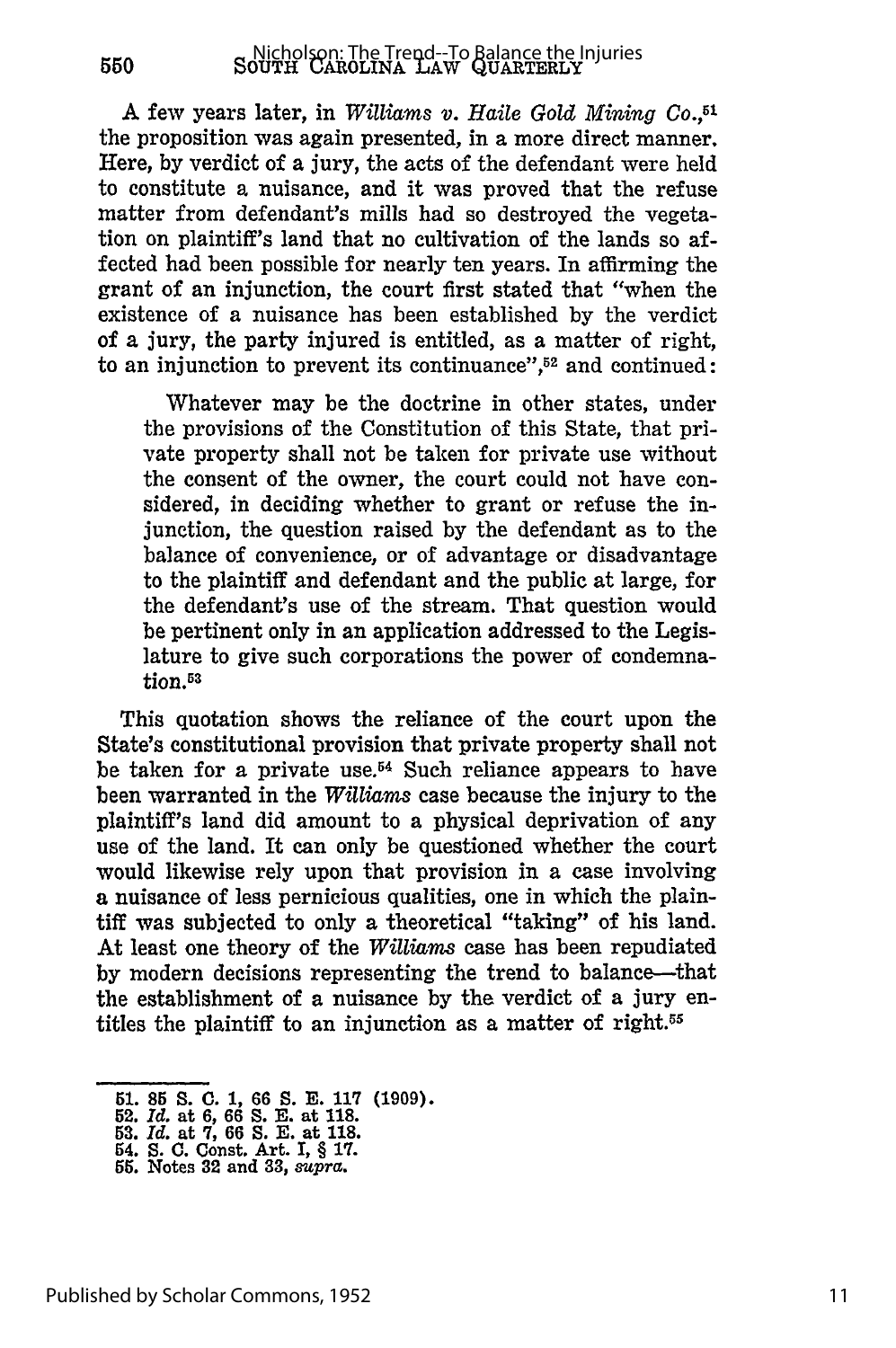#### **SOCIAL** ENGINEERING

In answer to objections that to refuse an injunction on the balance of hardships and compel the injured party to seek damages is to take his property for a private purpose, $56$  and to deprive the poor man of his property to give it to those who are already rich,<sup>57</sup> the courts are today replying with a denand for recognition of a change in public policy and are speaking of a "wise social engineering". For example, the following was quoted with approval in *Storey v. Central Hide* & *Rendering Co.,6 8* a case analyzed earlier:

Some one must suffer these inconveniences rather than that the public interest should suffer **....** These conflicting interests call for a solution of the question by the application of the broad principles of right and justice, leaving the individual to his remedy by compensation and maintaining the public interests intact; this works hardships on the individual, but they are incident to civilization with its physical developments  $\ldots$ <sup>59</sup>

#### Again, in *Antonik v. Chamberlain* :60

All systems of jurisprudence recognize the requirement of compromises in the social state.... Undoubtedly the plaintiffs will experience some discomfort, but that is one of the incidents or results of residing in a heavilypopulated, highly industrialized state. It is an incident of living in an age of progress, in which **...** thousands of various industries throughout the cities and countryside contaminate and defile the former natural beauty, peacefulness and quiet of the vicinage.

These expressions come from cases where there would have been a definite injury to the public if an injunction were granted, and they represent the more advanced treatment of such situations. It is of course difficult to employ such reason-

**<sup>56. 5</sup> POMEROY, EQ.** JuR § 1944 (4th ed. **1919); 13 COL. L. Ray. 635,** and cases cited. This objection refuted in **RESTATEMENT, TORTS (1939)** § 941, comment *d;* and in article **by MCCLINTOCK,** 12 MINN. L. **REv. 565, 572 (1928). 57.** Arizona Copper Co. v. Gillespie, 12 Ariz. **190, 100** P. 405 **(1909);**

Whalen v. Union Bag Co., **208 N.** Y. **1, 101 N. E. 805 (1913).**

**<sup>58.</sup>** 148 Tex. **509, 515, 226 S.** W. **2d 615, 619 (1950). 59. 31** Tax. **Jua.** 448.

**<sup>60. 81</sup>** Ohio App. 465, 477-478, **78 N. E. 2d 752, 759-760** (1947).